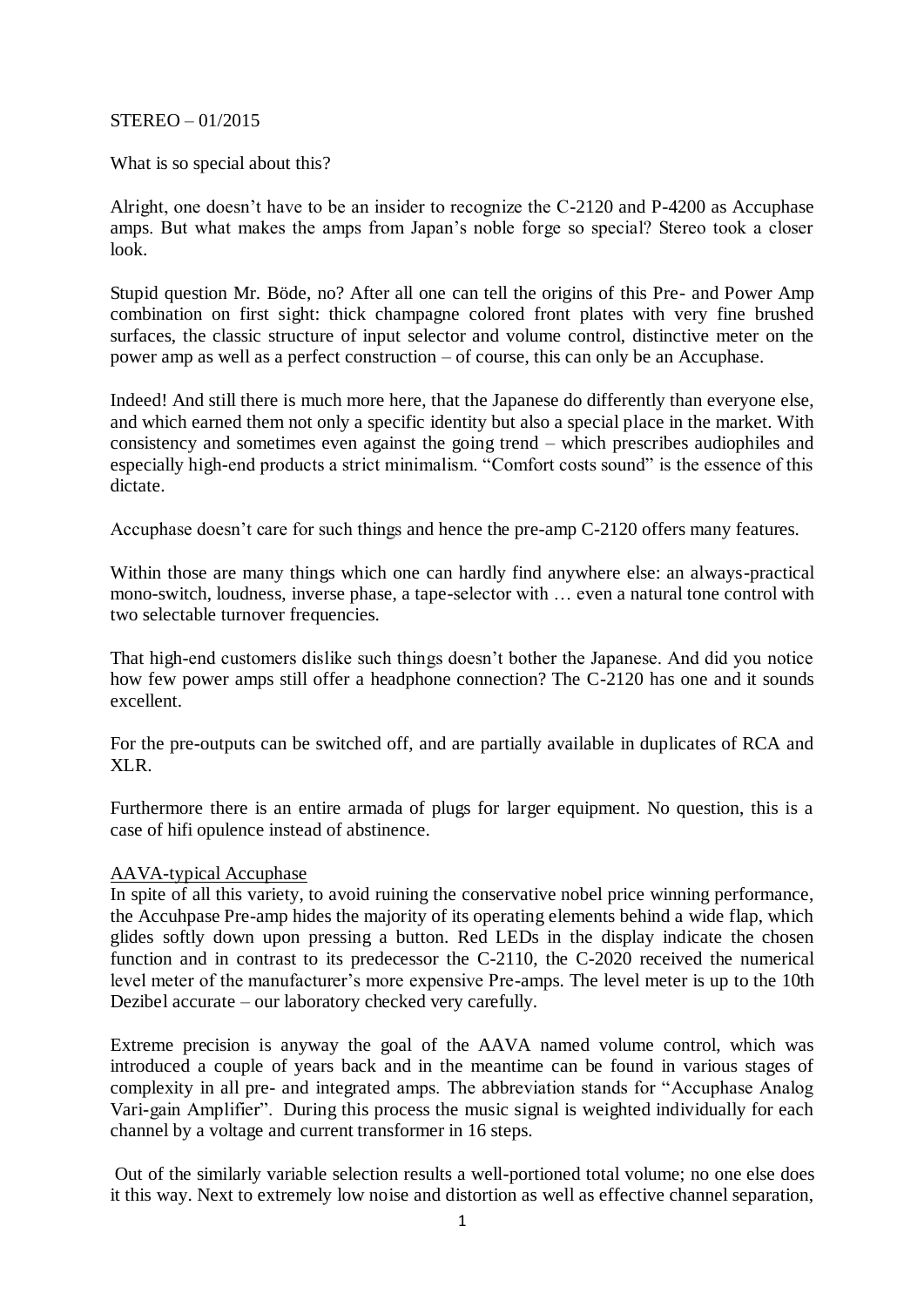what the measurements can attest to, Accuphase demonstrates long term stability as advantage of the AAVA. Especial attention deserves the three level "GAIN" switch, with which one can adjust the ground amplification. It also defines the sound character of the C-2120 and validates simultaneously the HiFi wisdom, which warns from little accentuation. Then the Pre-amp only offers in the "12 dB" position maximum, roomy, light and fanned out sound patterns. Already at "18 dB" it sounds a little tighter and more compact, what can be exciting with pop music, but doesn't transfer as exhilarating and airy as before, furthermore the mid tones gain a little more severe diction.

"24" dB might allow to enhance consumptively pale sources such as Portis, but the C-2120 in turn looses much of its audiophile qualities; they are indeed considerable. It could even get very close to the ideal Pre-amp, which reproduces music in all its details and shades. Completely unveiled, clear and dynamic as well as tonally differentiated, the C-2120 presents every program. So open, fluid and roomy - not even some top references could perform the same way.

# Master of the naturalness

Surprising too, how exact this pre-amp defines tone color. The sonorous wooden sound from Anja Lechner's cello on the recently published ECM-CD "Moderato Cantabile", Jimmy Cobbs cornet in "We'll Be Together Again", which came from the STEREO Hörtest-Edition III, or the manifold string and percussion instruments on the Reference Recording's fantastical "Tutti"-sampler, here as a breathtaking good SACD passed on from the DP-550 – always the Accuphase not only presents itself as master of the situation, but more as master of naturalness, which is distinguished through its breathing, graceful finely drawn virtually feathery sound characteristics. The entire scenario it presents with the matter of course.

In the large STEREO-studio the new Pre- and Power amps performed in combination with the Accuphase SACD-player, DP-550, as well as the "Power Cleaner" PS-1220 for clean energy.

And the Power amp is practically from the same kind; it's sensitive power meters, which already at a middle level reach far to the right and thus suggest the soon to be maximum capacity, which is nonsense, direct the rhythm. If one would like they can turn the twitchy meters off. Or one can freeze the peak levels, for the purpose of subsequent control.

Like how with the P-4200 during Jen Chapin's Stevie Wonder adaption from "You Haven't Done Nothin" (24/192, Hörtest-Edition III) one can still hear the room behind the singer in three dimension as well as the wonderfully seizing saxophone sounded from further out left of the loudspeaker base, what only a component with an accurate phase can achieve, was world class. Exactly for that stands "Accuhpase".

Energy and exact performance shall be secured by six high performance transistors which are mounted on a huge protruding heat sink, and are working in a cascaded parallel configuration in two groups of three in a symmetrical circuit. The Japanese call this their MCS-Principle ("Multiple Circuit Summing"). In the P-4200 it even encases the driver stage, what should minimize it's noise floor further.

The from bi-amping to mono operation switchable Power amp, which requires a second P-4200, possesses a potential power supply and remains therefore even during excessive volume levels relatively cool. It's gain selector with the positions "MAX", "-3 dB", "-6 dB" and "-12 dB" lowers just the input signal and not the tonal brisance of the "GAIN" – switch of the Power amp.